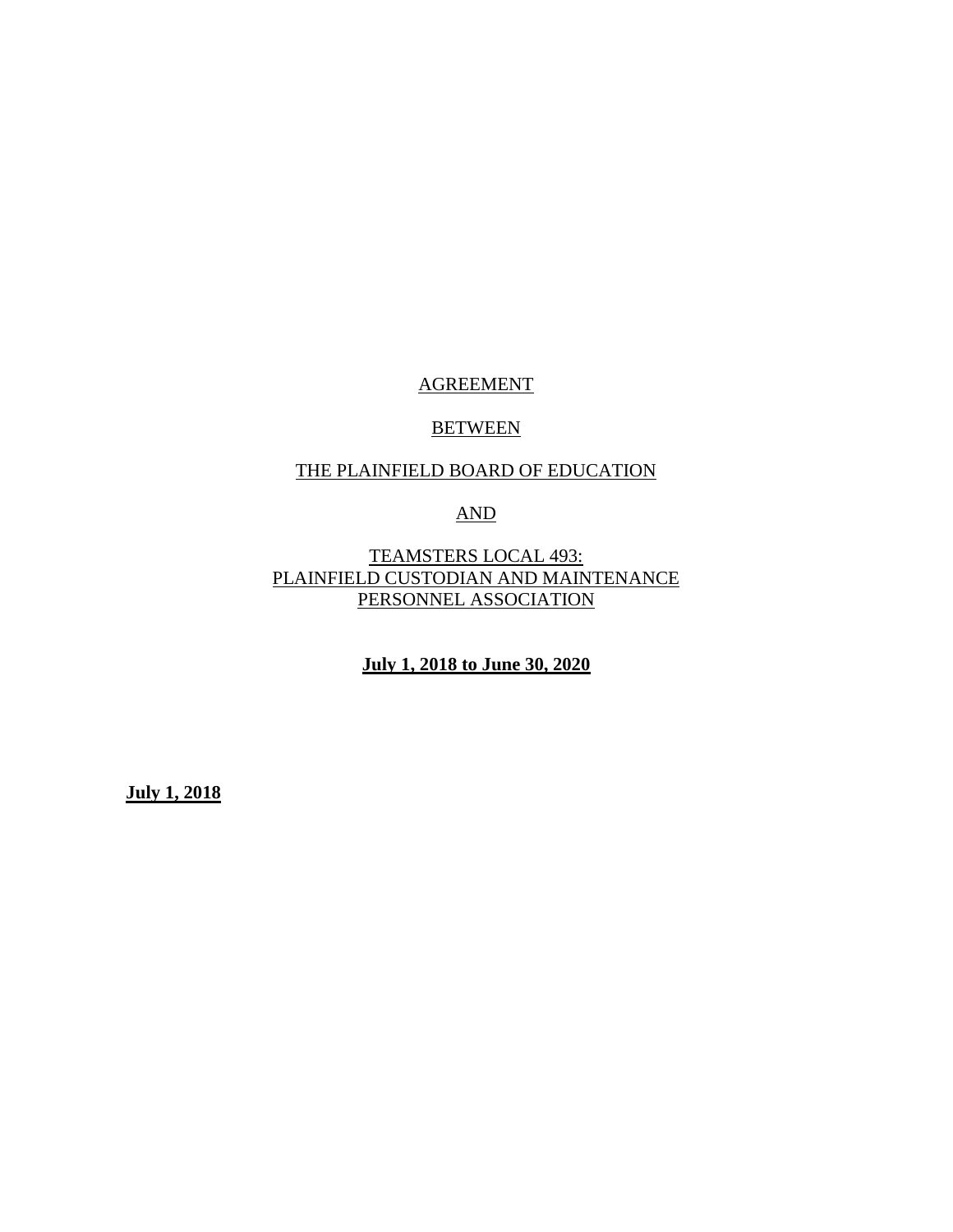# TABLE OF CONTENTS

| Preamble                                         | 1  |
|--------------------------------------------------|----|
| Article I: Management Rights                     | 1  |
| Article II: Recognition                          | 1  |
| Article III: Non-Discrimination                  | 2  |
| Article IV: Hours of Work & Overtime             | 2  |
| Article V: Part-Time Employees                   | 3  |
| Article VI: Vacancies                            | 4  |
| Article VII: Union Deductions                    | 4  |
| Article VIII: Holidays                           | 5  |
| Article IX: Sick Leave                           | 5  |
| Article X: Severance Pay & Pension               | 5  |
| Article XI: Personal Leave                       | 6  |
| Article XII: Insurance                           | 6  |
| Article XIII: Bereavement Leave                  | 7  |
| Article XIV: Vacation                            | 8  |
| Article XV: Leave of Absence                     | 8  |
| Article XVI: Seniority                           | 8  |
| Article XVII: Recall Rights                      | 9  |
| Article XVIII: Grievance Procedure & Arbitration | 9  |
| Article XIX: No Lock Out - No Strike             | 10 |
| Article XX: Miscellaneous                        | 10 |
| Article XXI: Overtime Lists                      | 11 |
| Article XXII: Wage Schedule                      | 12 |
| Article XXIII: Dress Code                        | 13 |
| Article XXIV: Duration & Renewal                 | 13 |
| <b>Signature Block</b>                           | 13 |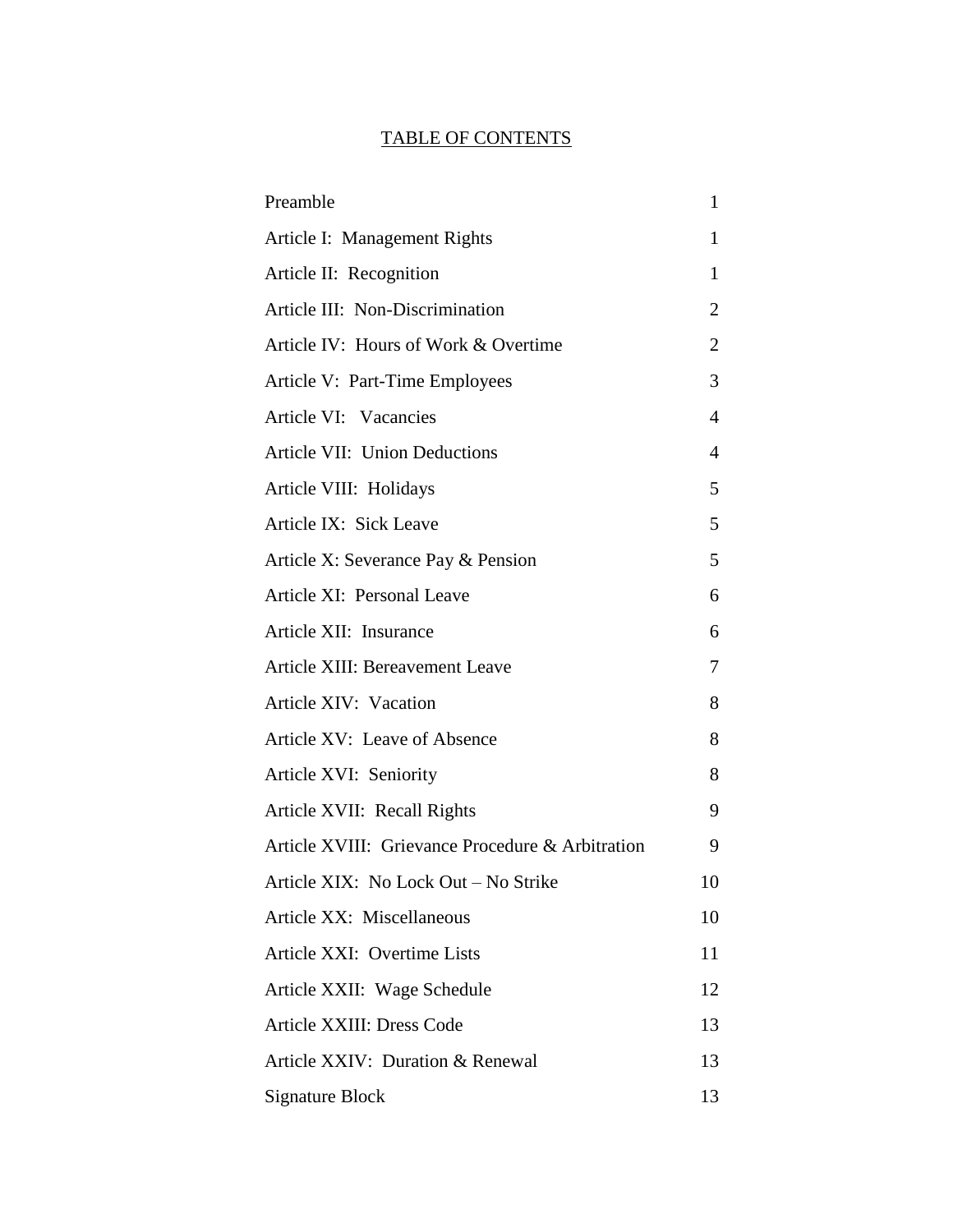#### PREAMBLE

WHEREAS, the Board of Education and the Union known as Teamsters Local 493 (hereinafter "Teamsters Local 493") recognize the importance of sustaining a high level of morale among the custodian and maintenance personnel and maintaining harmonious relationships between the Board and its employees in order to provide full service to the Board of Education and the Town of Plainfield and to the improvement of quality of saidservice while assuring necessary, usual and beneficial communications between the Board and the custodian and maintenance personnel.

#### ARTICLE I MANAGEMENT RIGHTS

It is recognized that the Board retains and will continue to retain, whether exercised or not, the rights, responsibilities and prerogatives necessary to direct the operation of the Plainfield Public Schools in all its aspects including but not limited to the acquisition, control, and regulation of all property, the employment and supervision of all employees and the organization and administration of the program of the Plainfield Public Schools.

These rights, responsibilities and prerogatives are not subject to delegation in whole or in part, except that the same shall not be exercised in a manner inconsistent with or in violation of any of the specific terms and provisions of this Agreement. No action taken by the Board with respect to such rights*,* responsibilities and prerogatives*,* other than as there are specific provisions herein elsewhere contained, shall be subject to the grievance provisions of this Agreement.

#### ARTICLE II RECOGNITION

The Board of Education, hereinafter known as the Board, recognizes the TEAMSTERS LOCAL 493, hereinafter called the Union, as the sole and exclusive bargaining agent for the purpose of collective bargaining and with all the rights and privileges as provided by Public Act No. 159, Chapter 113, §7-467 to §7-477 with respect to salaries and hours of employment and other conditions of employment for all school custodian and maintenance personnel excluding those working less than twenty (20) hours a week and supervisors employed by the Plainfield Board of Education.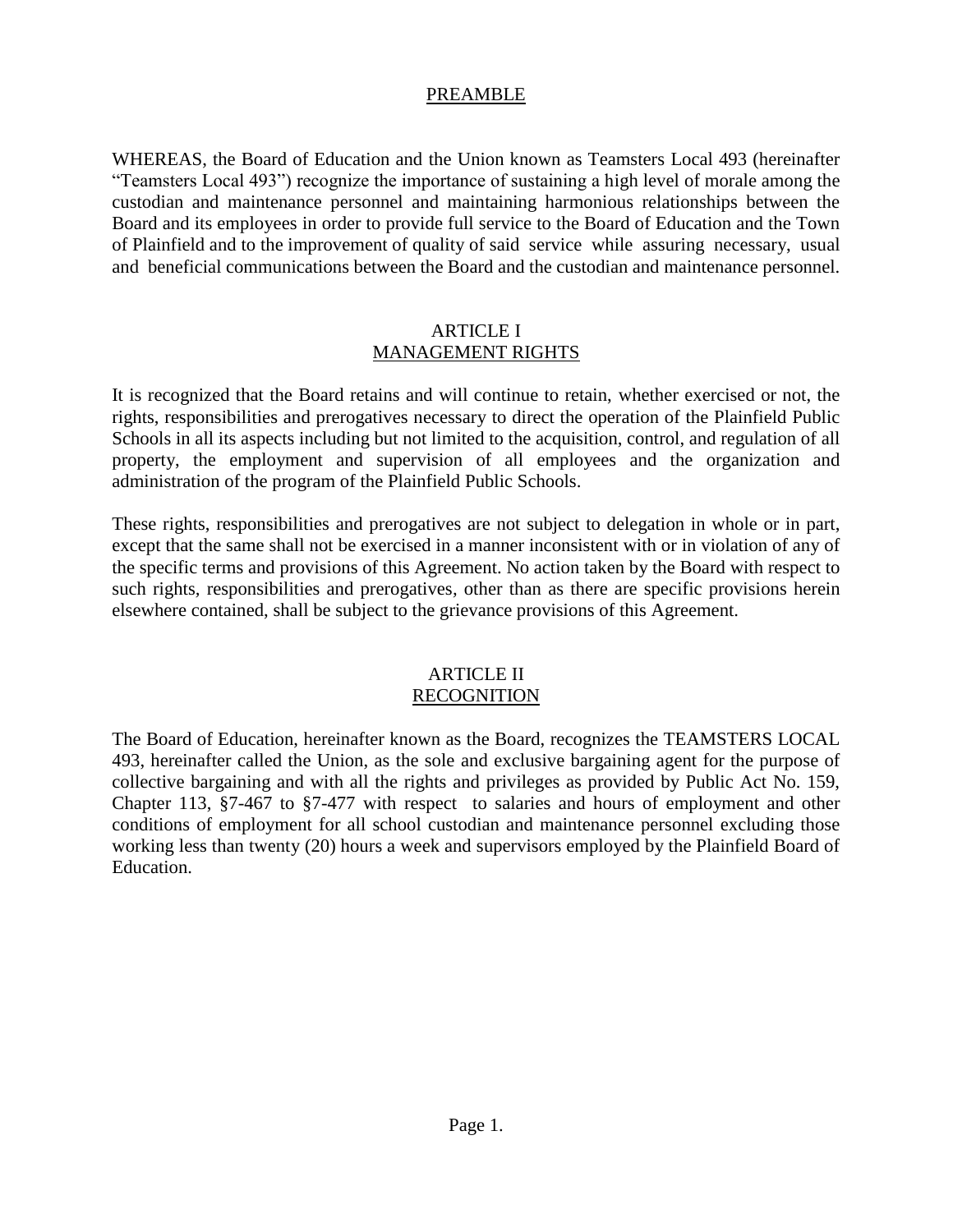#### ARTICLE III NON DISCRIMINATION

The employer and the Union agree that there shall be no discrimination against any employee because of race, creed, color, age, gender, sexual orientation, national origin, mental and physical disability, genetic information, ancestry, or gender identity and expression, marital status, Union affiliation, or political activities which does not impede the performance of the employee's responsibilities.

#### ARTICLE IV HOURS OF WORK AND OVERTIME

The regular hours of work for full time custodian and maintenance personnel shall be eight (8) hours per day and forty (40) hours per week Monday through Friday, inclusive. A one-half (1/2) hour lunch period will be provided within the (8) hour shift. Actual shift hours will be adjusted to meet individual school schedules.

All full time custodian and maintenance personnel shall be paid at the rate of one and one-half (1- 1/2) times their regular rate of pay for work performed in excess of their eight (8) hours per day and/or forty (40) hours per week. All full time custodian and maintenance personnel shall be paid double time for work on holidays and Sundays. Sick time will not count towards hours worked for the purpose of calculating overtime.

No custodian may leave work without approval of the supervisor or building administrator. Such request will not be unreasonably denied.

Full time custodian and maintenance personnel shall be paid a minimum of two (2) hours when called in on an overtime basis.

Newly hired custodian and maintenance personnel must serve a probationary period of sixty (60) workdays. An evaluation of performance will be submitted to the Business Manager by the Supervisor in concert with the building administrator.

Any creation of new part time positions must be discussed with the union prior to implementation.

There will be no new shifts or any change in existing shift without first discussing any change in these shifts with the union and/or the employee. If the change results in more than a one-hour change, discussions should be held with the Union.

An employee may request a change in his/her schedule to the day shift when school is not in session as long as there are no events at the school involved. Such a request shall not be arbitrarily or capriciously denied.

The lead person's shift can begin up to two (2) hours after the opening of the school, e.g., if the high school opens at 6:00 a.m., the shift can be as early as 6:00 a.m. to 2:00 p.m. or as late as 8:00 a.m. to 4:00 p.m. The employer will establish the hours at the beginning of the school year. The change in hours will not be used to avoid overtime and is for the purpose or supervision.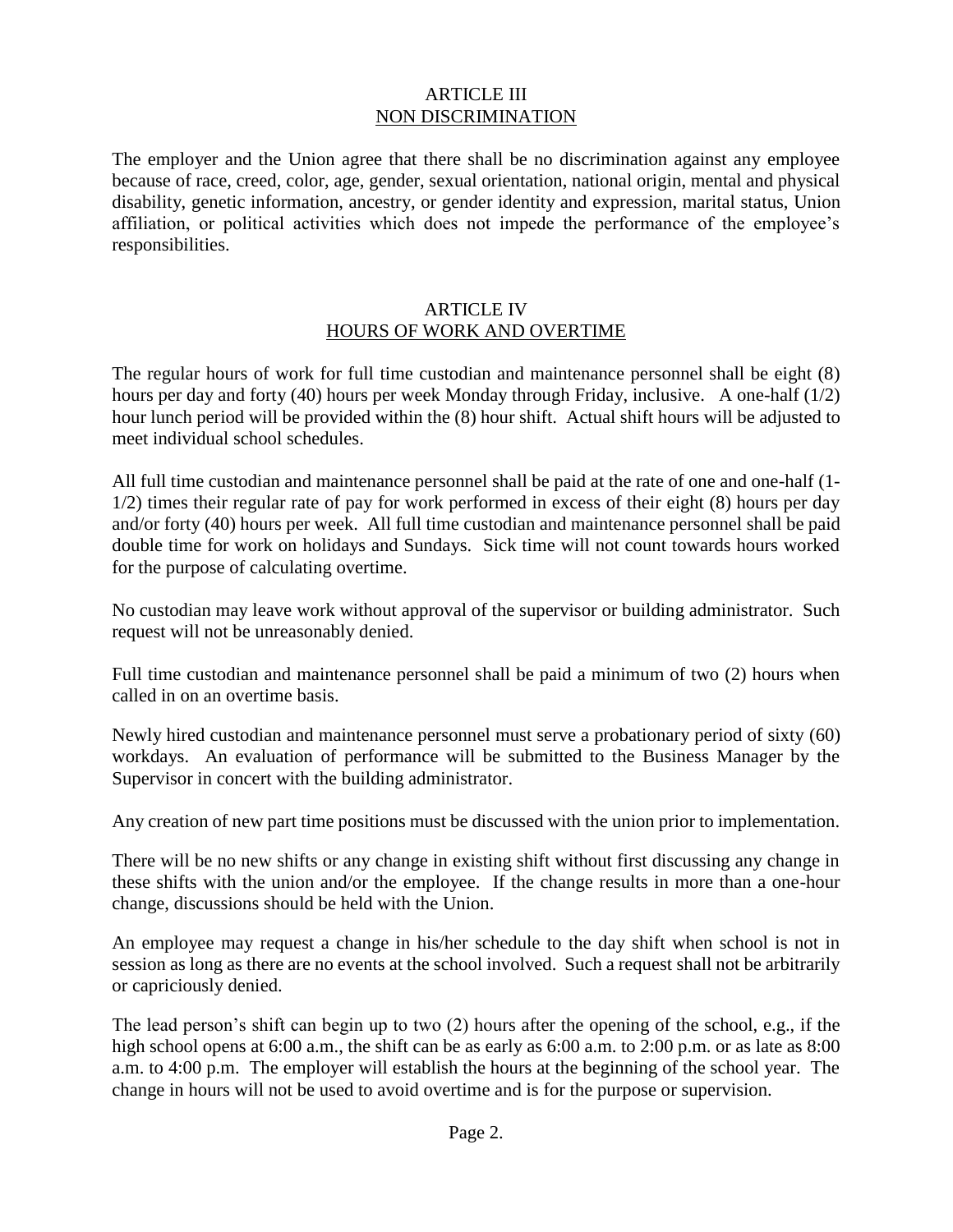# ARTICLE V PART TIME EMPLOYEES

**Part time maintenance employees** work up to twelve hundred (1200) hours per year, twenty (20) or more hours per week. The number of part time maintenance employees cannot exceed more than three (3), or ten (10%) percent of the number of full time employees, whichever is greater. The following conditions of employment apply to part time maintenance employees:

- $\bullet$  No overtime is paid after eight (8) hours in a day, unless it exceeds forty (40) hours in a week;
- These employees receive no sick leave, bereavement leave, or other leave of any kind (except if required by law);
- These employees may take one (1) personal day per year, non-cumulative which if taken will be counted towards the 1,200 hours annual limit;
- These employees receive no insurance benefits (except if required by law);
- These employees receive no holiday, vacation or severance pay;
- The hourly rate of pay will be the same as that paid to a Grounds/Maintenance employee;
- These employees can be assigned to work multiple buildings;
- These employees can be assigned to work weekends and/or week days;
- These employees can be assigned to work any shift except the Monday through Friday, 7:00 a.m. to 3:00 p.m. shift, while school is in session except that in February, March and April, outdoor work posted as overtime opportunities can be assigned to part time employees if insufficient numbers respond to overtime;
- These employees are eligible for work shoes pursuant to this contract;
- These employees receive no pay differential for working any shift and receive no premium rate of pay for working weekends or holidays (except as required by law);
- In the event of reduction in force, a full time employee will displace a part time employee;
- Part-time maintenance employees only perform those duties set forth in the "PT GROUNDS/MAINTENANCE/CUSTODIAN" job description for Plainfield Public Schools, as it may be amended from time to time.

**Part-time custodial employees** work up to twenty-five (25) hours per week. The number of part time custodial employees cannot exceed more than three (3), or ten (10%) percent of the number of full time employees, whichever is greater. The following conditions of employment apply to part-time custodial employees:

- $\bullet$  No overtime is paid after eight (8) hours in a day, unless it exceeds forty (40) hours in a week;
- These employees receive no sick leave, bereavement leave, or other leave of any kind (except if required by law);
- These employees may take two (2) personal day per year, non-cumulative;
- These employees receive no insurance benefits (except if required by law);
- These employees receive no holiday, vacation or severance pay;
- The hourly rate of pay is defined in the wages section of the contract;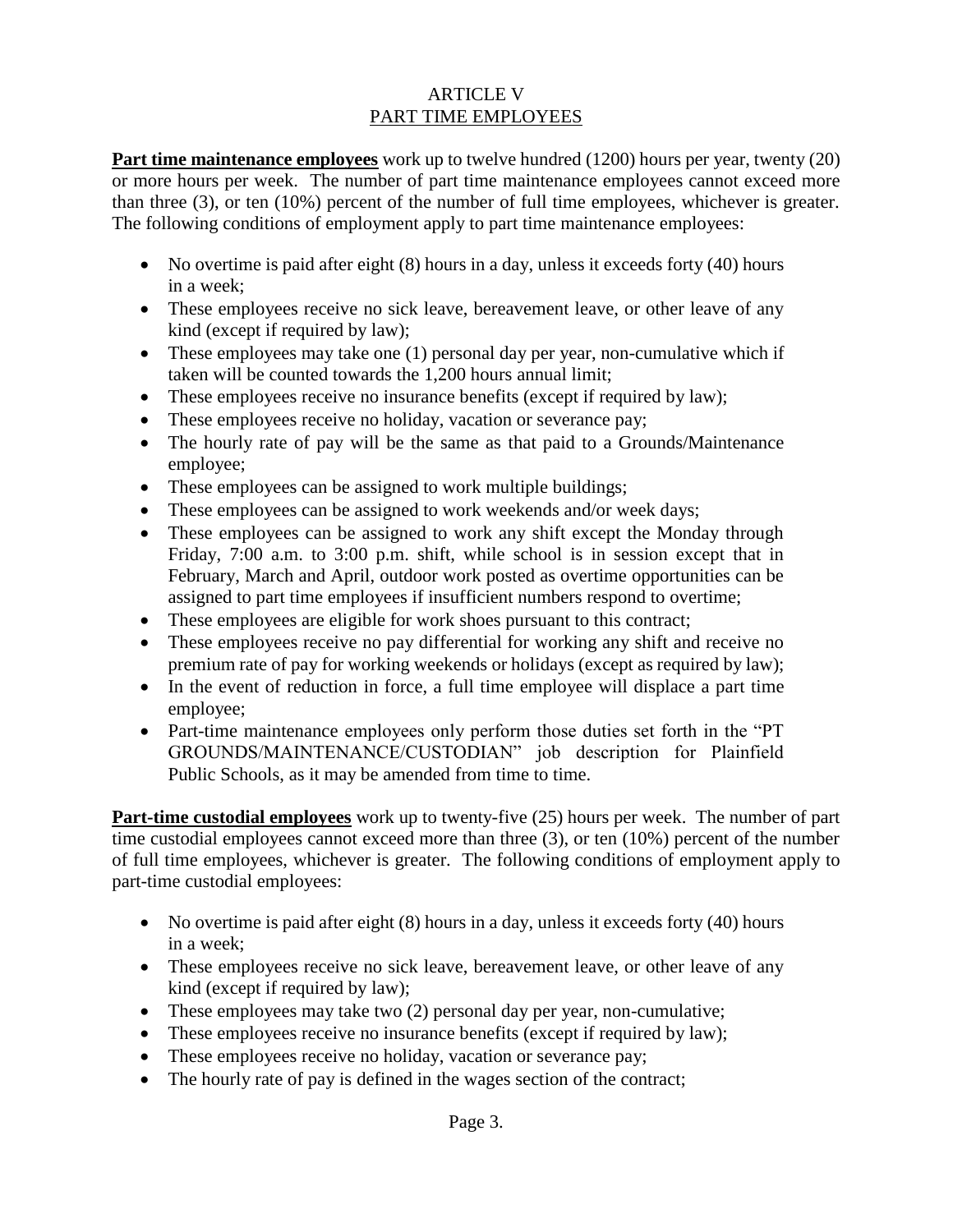- These employees can be assigned to work multiple buildings;
- These employees can be assigned to work any shift;
- Overtime opportunities can be assigned to part time employees if insufficient numbers respond to overtime;
- These employees are eligible for work shoes pursuant to this contract;
- These employees receive no pay differential for working any shift and receive no premium rate of pay for working weekends or holidays (except as required by law);
- In the event of reduction in force, a full time employee will displace a part time employee;
- Part-time employees only perform those duties set forth in the job description for Plainfield Public Schools, as amended from time to time.

#### ARTICLE VI VACANCIES

A "vacancy" is defined as an opening in a position which is caused by death, retirement, discharge, resignation, an internal employee assignment change resulting from filling a vacancy or the creation of a new position. When a custodial vacancy occurs in any Plainfield Public School, all presently employed custodian and maintenance personnel shall be notified by internal posting before public posting of such a vacancy. The custodian and maintenance personnel, according to seniority, shall have first choice to fill the vacancy. Final assignment shall be the responsibility and prerogative of management. Choice is limited to position available not duties assigned.

Vacancies caused by internal employee assignment changes are limited to up to two (2) postings.

# ARTICLE VII UNION DEDUCTIONS

All employees may become members in the bargaining unit within 30 calendar days of hire. In no case shall there be a service fee charged for non-membership.

The Union agrees to indemnify and to hold the Board harmless against any and all claims, damages, suits and other forms of liability or costs including reasonable attorneys' fees that shall or may arise out of or by reason of any action taken by the Board for the purpose of complying with this Article.

The Board agrees to deduct the monthly dues from the wages of all union members covered by this Agreement, and transmit same to the financial secretary of the Union. The Union agrees to submit to the Board an authorization card signed by each individual employee covered by the Agreement authorizing the deduction. This authorization card shall be in accordance with the requirements of law.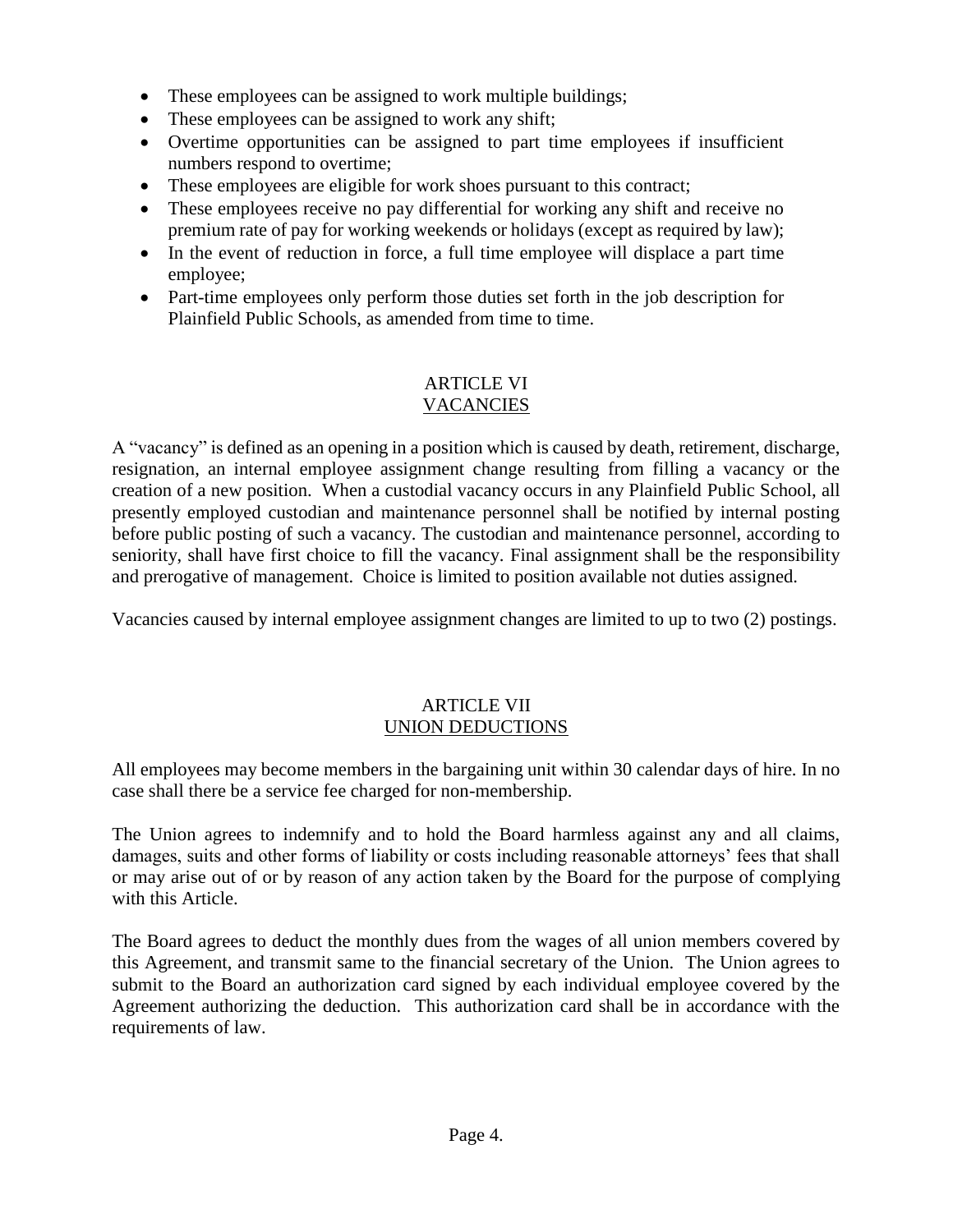# ARTICLE VIII **HOLIDAYS**

When one of the following holidays falls during a full time custodian or maintenance personnel regular work week, it shall be observed as a day off with regular pay.

| New Year's Day         |
|------------------------|
| Martin Luther King Day |
| Presidents' Day        |
| Good Friday            |
| <b>Memorial Day</b>    |
| Fourth of July         |

Labor Day Columbus Day Veterans' Day Thanksgiving Day  $&$  Day after Thanksgiving Christmas Day Floating Holiday

Without prior approval, in order to receive holiday pay, all employees must work the work day before and the work day after a holiday. Employees on an authorized absence approved by the Supervisor shall receive holiday pay. Sick time documented with a medical note will not disqualify the employee from receiving holiday pay.

If a holiday occurs during a vacation period, the employee shall be entitled to an additional day off with pay on a day that is proposed by the employee and agreed to by the Business Manager and/or Superintendent.

# ARTICLE IX SICK LEAVE

An employee will receive twelve (12) days of sick leave as of July 1 each year. These sick days may be accumulated 150 days. For severance pay, accumulation is limited to 140 days.

Sick time must be used in increments no smaller than one (1) hour.

Notice of all intended absences shall be submitted in writing whenever possible on the appropriate form to the Supervisor twenty-four (24) hours in advance.

A medical note is required after being absent for 3 days. If no note is provided after 3 days, the employee will be subject to disciplinary action based on the established schedule.

# ARTICLE X SEVERANCE PAY & PENSION

Upon honorable separation from service, all full time custodian and maintenance personnel who have been employed for ten (10) or more years in the Plainfield School System as full time custodian and maintenance personnel shall receive a severance payment equal to forty (40%) percent of per diem pay for up to 140 days of accumulated sick leave. Employees who retire within six months of their tenth anniversary date of employment due to Social Security requirements may still receive this benefit.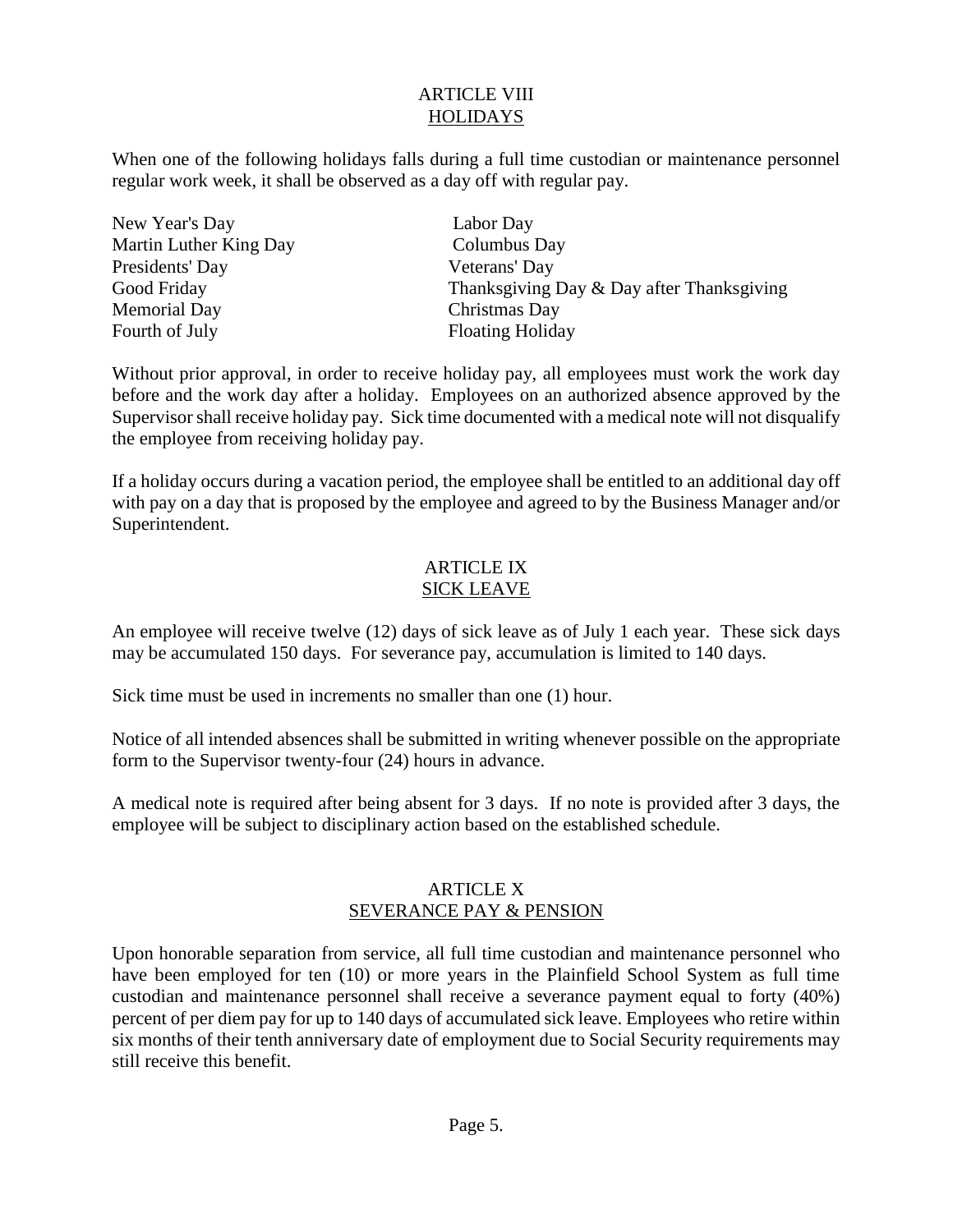Employees hired for full-time status prior to July 1, 2014 shall be eligible to participate in the Town's Pension Plan. Full-time employees hired on or after July 1, 2014 shall be eligible to participate in the Town's Defined Contribution Plan.

## ARTICLE XI PERSONAL LEAVE

Each full time employee, with the permission of the Supervisor, may be granted three (3) noncumulative paid leave days per year for necessary personal business. Requests for days immediately before or after a holiday or vacation will be approved with prior approval and will not be arbitrarily or capriciously denied.

Except in the case of an emergency, employees should request permission for such leave time from the Supervisor at least 24 hours in advance. For purposes of this Article, the article concerning vacation time and any other article pertaining to leave requests, employees should submit such requests using the District's designated fax number. Any such fax received by the school district Monday through Friday, 7:00 a.m. to 4:00 p.m., shall be the starting point for calculating compliance with applicable advance notice requirements.

Volunteer Fire Fighters: When called to serve at a fire or similar emergency, the custodian or maintenance personnel may receive up to two (2) hours of pay, but the balance of the shift must be made up or the remaining time and salary will be lost.

Personal leave must be used in increments no smaller than 2 hours.

## ARTICLE XII INSURANCE

A. The Board shall provide all full time custodian and maintenance personnel, and eligible dependents, with group health insurance benefits pursuant to an agreement between the Board of Education and, currently, CIGNA ("Administrator"). Each year, each eligible employee may choose to participate in the health insurance plan for him/herself and eligible dependents; the cost sharing shall be eighty percent (80%) Board and twenty percent (20%) employee.

The plan which is currently being administered is set forth in Appendix A.

- B. Life Insurance for the individual in the amount of \$35,000.
- C. Accident and sickness weekly indemnity.
- D. Insurance carriers may be changed by the Board of Education at any time provided the insurance carrier provides comparable benefit coverage.
- E. All full time custodian and maintenance personnel hired prior to July 1, 2014 and who have served a minimum of ten (10) years in the Plainfield School System and who are retiring from the Plainfield School System, will be allowed along with their eligible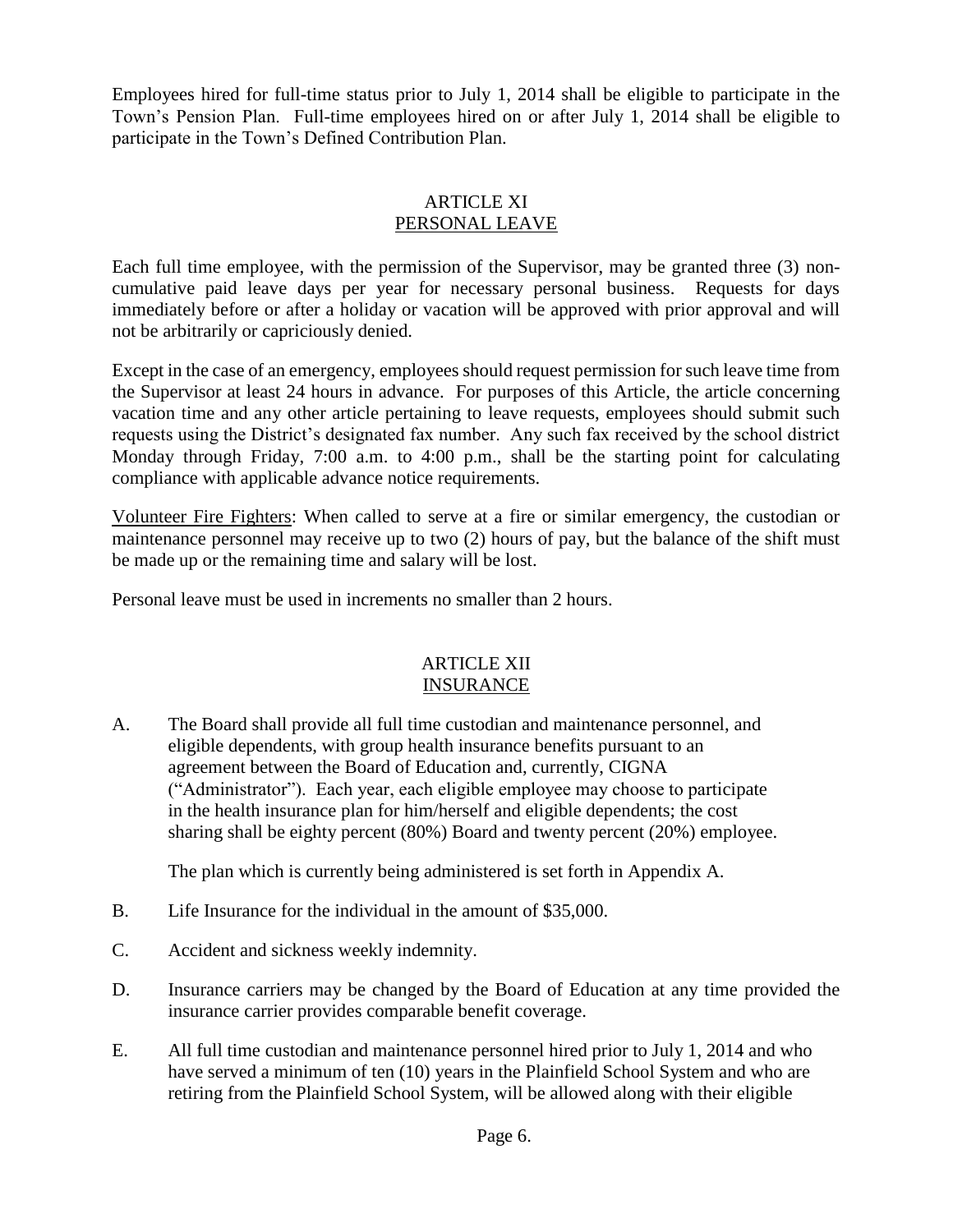family members, to remain as a member of the Plainfield Board of Education insurance group but the premium will be paid totally by the individual. The coverage will include the current Board of Education medical policies minus the life insurance and weekly indemnity. To be eligible, the retiring employee must be acceptable to the current insurance carrier and must have attained fifty-five (55) years of age. Once a retired employee becomes eligible for Medicare benefits or any other government health insurance benefits, the Board's plan will supplement those benefits and will not constitute primary coverage.

F. In the event the Board of Education plans to change insurance carriers, the Board will provide advance notice to the Union as soon as practicable.

# G. Agreement to Insurance Plan for Excise Tax Compliance:

The Board and the Union agree that, effective with the plan year that includes the effective date for the application of the federal excise tax applicable to health insurance, a revised health insurance plan design will be implemented that will require the costs for health insurance to fall below the applicable threshold for the federal excise tax at all levels of coverage (single, 2 person, family). At least twelve (12) months prior to the first day of the plan year that includes the effective date for the application of the federal excise tax applicable to health insurance, the parties shall meet and confer regarding the specific plan design changes to be implemented to ensure that the revised plan falls below the applicable excise tax thresholds. The Board and the Union agree that the revised plan design selected shall fall below the excise tax thresholds.

# Failure to Reach Agreement on Plan for Excise Tax Compliance*:*

In the event that the Union and the Board cannot agree upon the specific plan design changes to be implemented for the revised insurance plan, at least eight (8) months in advance, the parties agree to submit their dispute regarding the revised insurance plan design to binding arbitration before an arbitrator experienced in health insurance matters. Said arbitrator shall be selected by agreement of the parties within five (5) days of either party notifying the other in writing of its intention to submit the matter to arbitration. In the event that the parties cannot mutually agree to an arbitrator, then the services to the American Arbitration Association shall be utilized to select an arbitrator. The costs of the arbitrator's services shall be borne equally by the parties. Such arbitration shall be expedited under the Rules of the American Arbitration Association for expedited arbitration.

#### ARTICLE XIII BEREAVEMENT LEAVE

Up to five (5) paid days of leave will be granted per death of a parent, spouse or child/step-child, and up to three (3) paid days of leave for a grandchild, grandparent, brother/brother-in-law, sister/sister-in-law, mother-in-law, father-in-law, son-in-law, daughter-in-law, or member of the household of the full time custodian.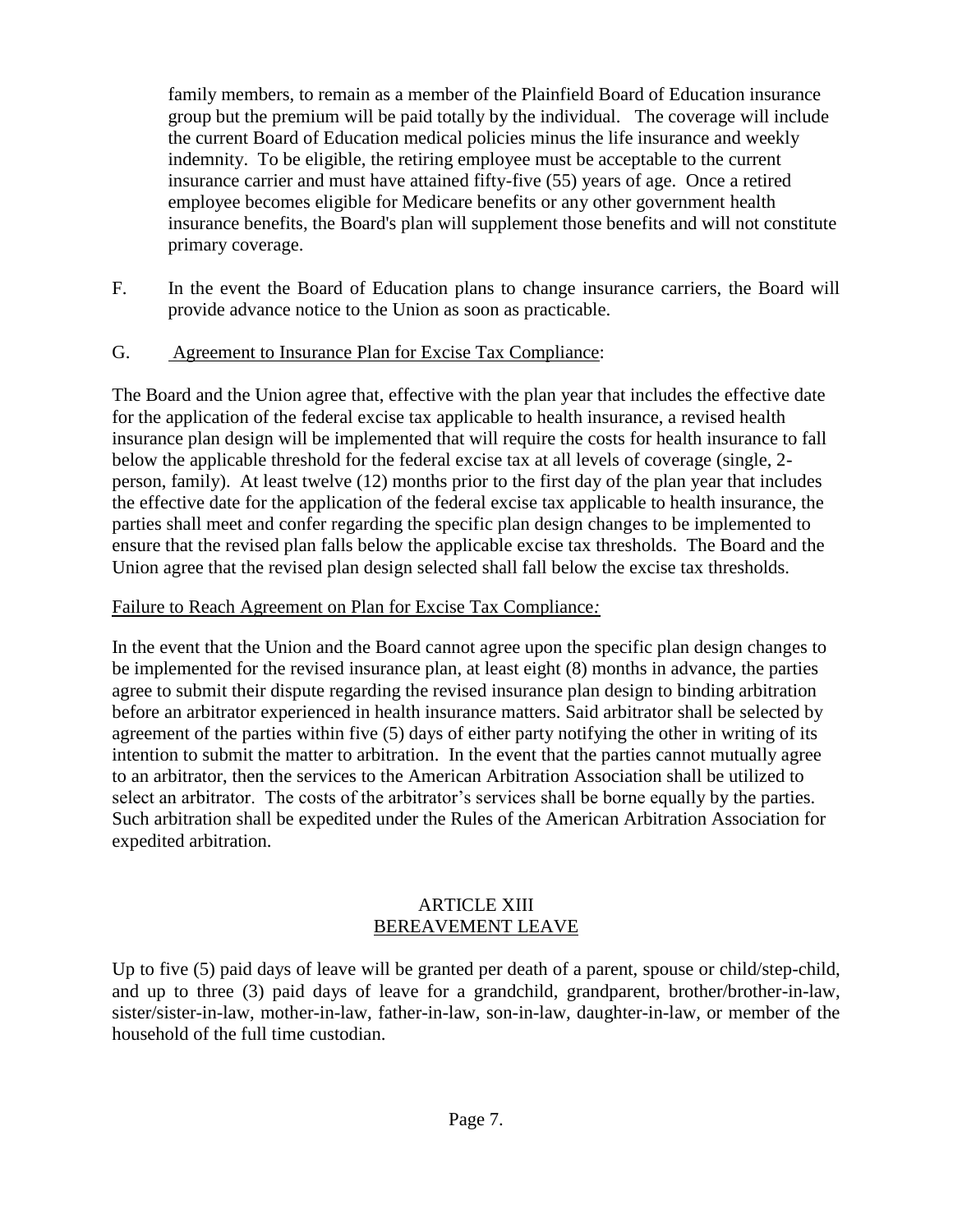# ARTICLE XIV VACATION

Each full time custodian shall be entitled to vacation time as follows:

- a. After 1 year of service 1 week vacation After 2 years service - 2 weeks vacation After 5 years service - 3 weeks vacation After 10 years service - 4 weeks vacation After 20 years service -5 weeks vacation
- b. And may receive pay for or carry over up to five (5) days of unused vacation days (in lieu of vacation) for employees who are eligible for two (2) or more weeks. This pay is requested just prior to the anniversary date for up to 5 unused days and will be paid within two weeks after the anniversary date.

Vacation requests will not be unreasonably denied.

Vacation must be used in increments no smaller than 2 hours.

Vacations cannot be taken during the last five (5) school days and the following five (5) weekdays, unless approved by management.

Notice of any and all intended absences shall be submitted in writing whenever possible on the appropriate form to the Supervisor 24 hours in advance and shall be approved or denied within a reasonable time frame by management.

Resignation from an individual's employment shall not affect his/her right to the pro-rated proportion of vacation he/she has earned to the date of termination provided he/she has given two (2) weeks termination notice and has worked in the system for at least one (1) year.

## ARTICLE XV LEAVE OF ABSENCE

The Board of Education may grant leaves of absence without pay if it is in the best interest of the school system. Requests for such leave shall be made in writing to the Superintendent of Schools and shall include a statement of the reasons for the length of leave requested and whether or not the employee wishes to have his/her position kept open upon termination of his/her leave. Any employee who is on leave without pay shall not be paid for any holiday or sick leave during the period of absence.

## ARTICLE XVI SENIORITY

Seniority, according to this Agreement, shall consist of the length of continuous full-time service with the Board of Education and this bargaining unit. An employee's earned seniority shall not be lost because of authorized leave of absence or lay-off of less than two (2) years, but the employee shall not continue to earn, accrue or accumulate seniority during absence.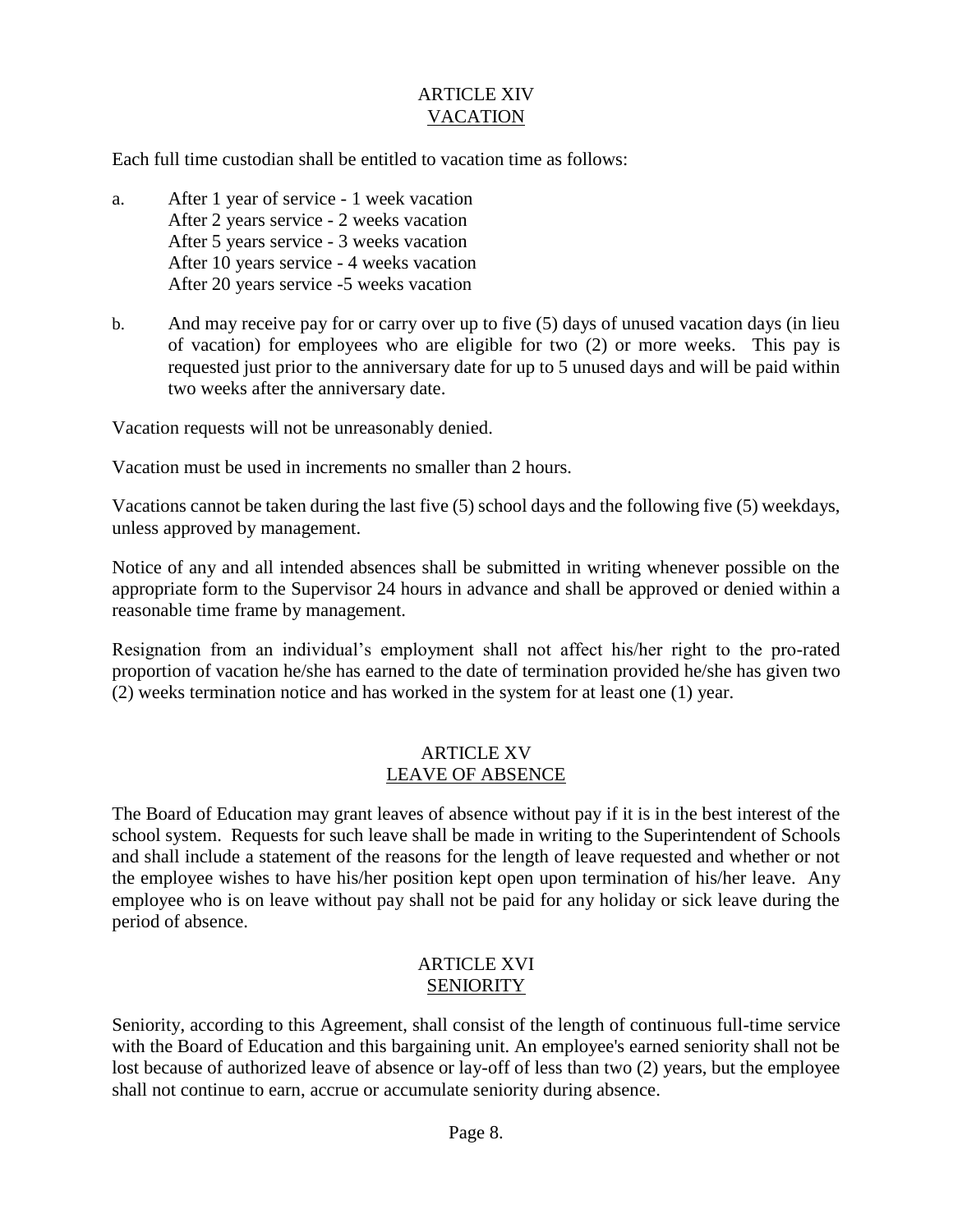An employee with the least seniority within job classification shall be laid off first. Employees may use seniority to bump a less senior employee in the same job classification provided he/she is qualified as determined by the Supervisor. The two classifications are custodian and maintenance worker.

Part time employees shall be laid off prior to laying off any full time employee.

# ARTICLE XVII RECALL RIGHTS

Laid-off full time employees with the most seniority shall be rehired first and no new employees shall be hired until all laid-off full time employees have been given an opportunity to return to work, providing the employee recalled is qualified to fill the vacancy as determined by the Supervisor. Laid-off full time employees will be retained on a recall list and maintain their seniority status for a period not to exceed two (2) years. An employee who refuses a recall shall lose all further recall rights.

# ARTICLE XVIII GRIEVANCE PROCEDURE AND ARBITRATION

A grievance involving the interpretation or application of a specific section of the Agreement shall be submitted within ten (10) working days after the occurrence of the event in accordance with the steps hereinafter set forth. Under no circumstances, however, may an employee's grievance be submitted after the passage of ten (10) working days from the date he/she knew or should have known of the event giving rise to the grievance. Verbal attempts to resolve the grievance do not extend this time period for filing the written grievance. No employee shall receive any discipline except for just cause. A Union representative will be allowed at all disciplinary hearings.

Step 1. The aggrieved employee with his Union, if he/she so desires, and the Supervisor shall meet in an effort to adjust the grievance. If unable to do so, it may be submitted to the next step by stating the grievance in writing, specifying the section of the agreement involved, and giving a copy to the appropriate Principal within seven (7) working days after the above meeting.

Step 2. The Principal will answer the grievance in writing within seven (7) work days after he/she receives it.

Step 3. If not satisfactory to the employee, the grievance may be submitted within seven work days, thereafter to the Superintendent or his/her designee who shall answer the grievance in writing within seven work days after the day of the above meeting.

Step 4. If unsatisfactory, the grievance may be submitted to the Board at its next regularly scheduled meeting at which time the Board will schedule a hearing for the grievance within fourteen (14) work days after its hearing.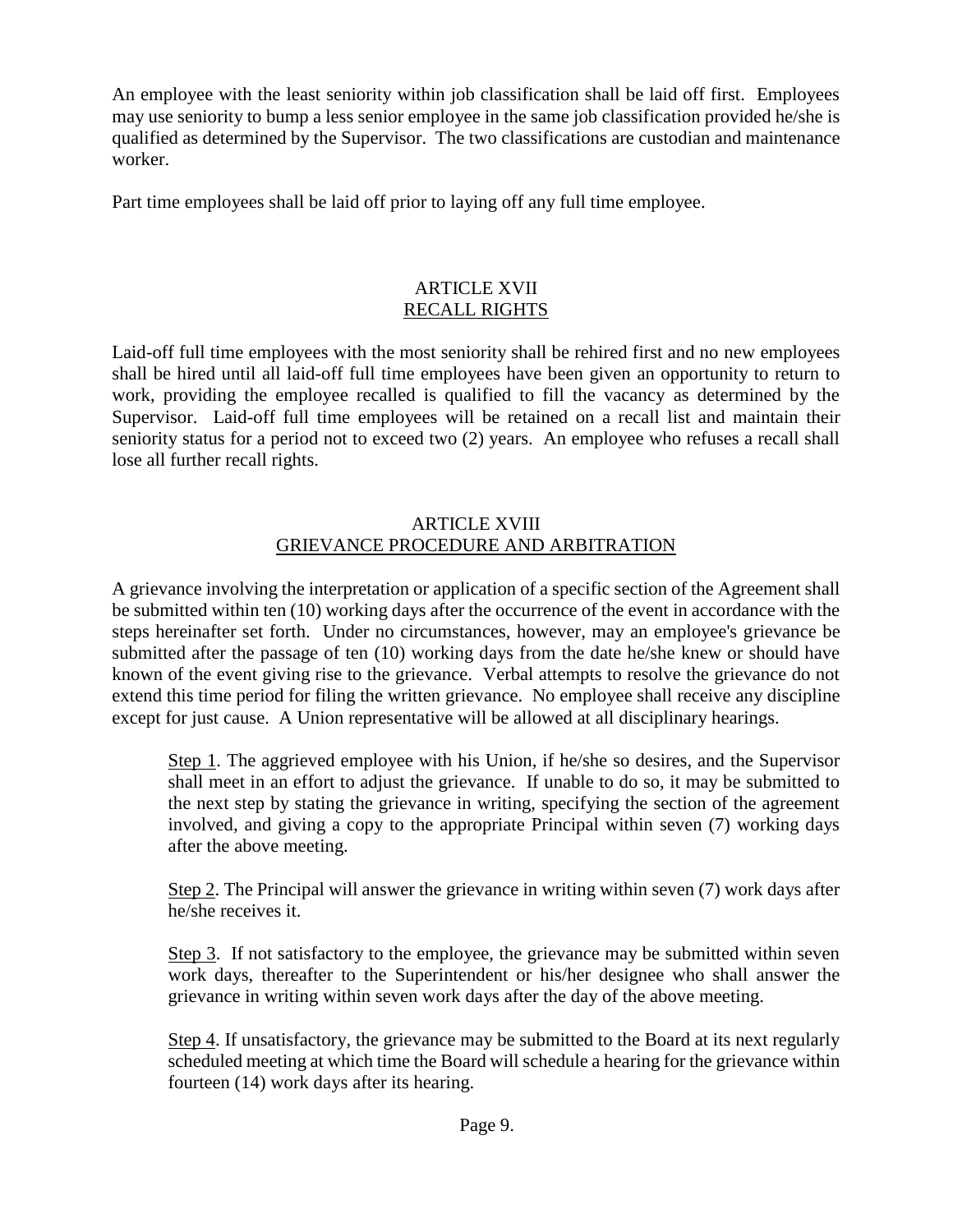Step 5. If the grievance is not settled it may be submitted, at the request of the Union only, to arbitration before a panel of the Connecticut State Board of Mediation and Arbitration. The Union's request for arbitration shall be in writing and must be filed with the Board of Arbitration no later than ten (10) work days after receipt of the written answer of the Board of Education under Step 4.

The Arbitrators designated shall hear and decide only one (1) grievance at a time. Their award shall be final and binding. The Arbitrators shall be bound by and must comply with all the terms of this Agreement and shall have no power to add to, subtract from, or in any way, modify the provisions of this Agreement. The cost of the arbitration shall be borne equally by both the Board and the Union.

Any time limits specified within this Article, except for the initial filing of a grievance, may be extended by mutual agreement of the Union and the Board provided that, if a grievance is not submitted to a higher step in the above procedure, it shall be deemed settled on the basis of the Board's answer in the last step considered. Any extension by mutual agreement must be set forth in writing and signed by both parties.

#### ARTICLE XIX NO LOCK OUT - NO STRIKE

The Board agrees that it will not lock out the employees covered by this Agreement during its term.

The Union and the employees expressly agree that during the life of this Agreement, there will be no strikes, slow-downs, picketing, work stoppages, or other forms of interference with the operation of the school system.

#### ARTICLE XX **MISCELLANEOUS**

If any article or section of this Agreement is declared invalid by a court of competent jurisdiction, said invalidity shall not affect the balance of this Agreement. There shall be no alterations, variation or amendment of the terms and conditions of this Agreement unless made and agreed to in writing by both parties.

Each employee shall have the right to see and review his or her personnel file by appointment.

The Board shall make available written copies of this contractual agreement to all current and to each new employee upon employment.

Job appointments or promotions shall be awarded by the Board, whenever possible, on the basis of ability to perform the work, qualifications and seniority, as determined by the administration. Job postings shall be at the time clock at least three (3) days prior to the closing date. If an employee is not given a promotion, the Board of Education will give the employee a written notification of the rejection stating the reason or reasons for the denial.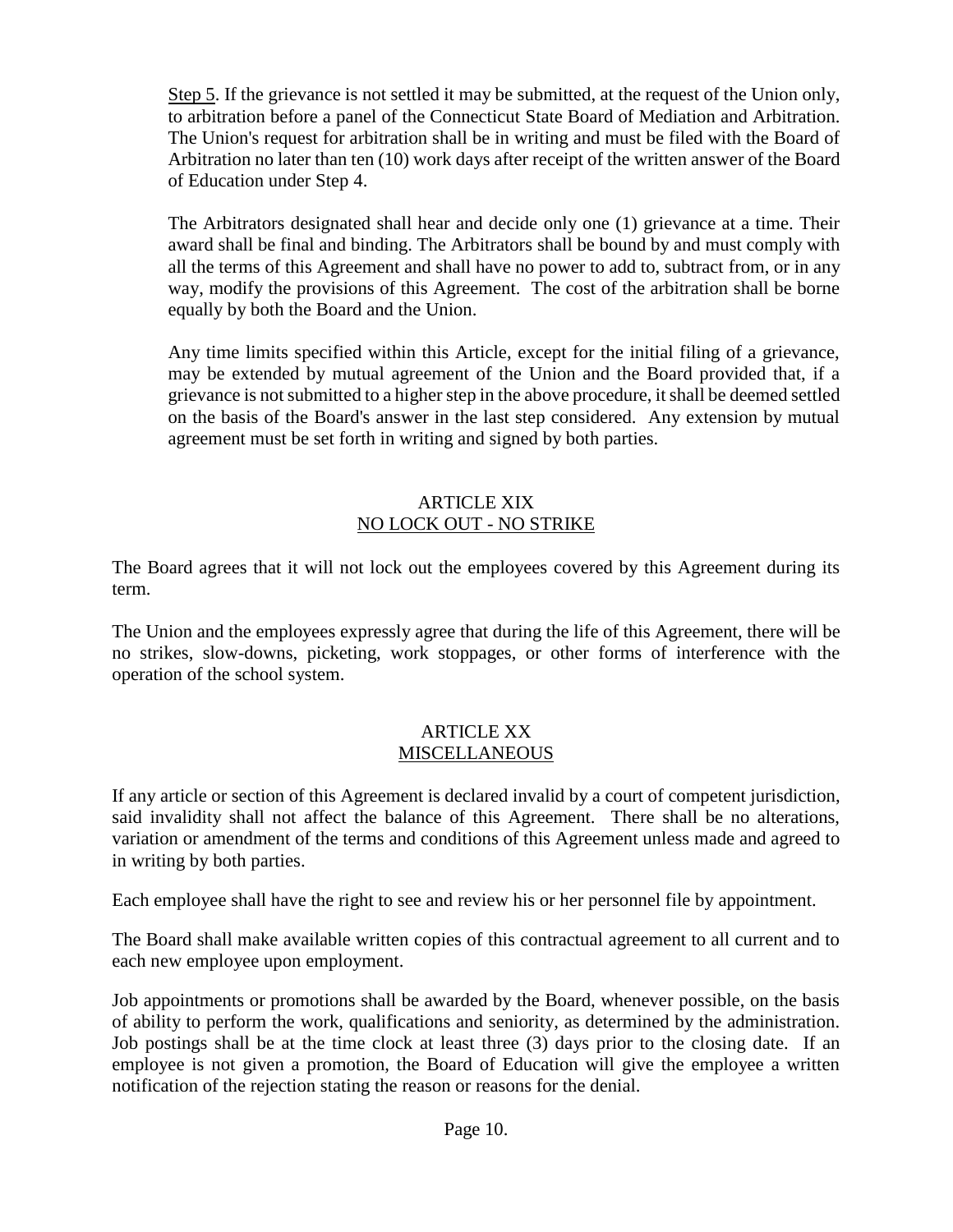Meetings of the Plainfield Custodian and Maintenance Personnel Association must be held on the Custodian and Maintenance Personnel own time. However, if a meeting is called by the Board of Education the custodian may leave his job for the required time without penalty.

Each custodian shall report any unusual occurrence inside or outside of his building to the leadperson or Supervisor, and the appropriate Building Administrator as soon as possible.

The Board, on an annual basis (July 1), shall contribute up to One Hundred Twenty-Five Dollars (\$125.00) toward the purchase of steel-toe safety shoes with the employee paying the balance of purchase over \$125.00. Such shoes shall be worn by the employee while performing his/her responsibilities each day. Employees shall be allowed to purchase shoes at suppliers other than the vendor the Board uses regularly, and they will be reimbursed upon showing a receipt.

Each year, the Board shall purchase five (5) long sleeve and five (5) short sleeve shirts for the employee to identify that the employee is a custodian or maintenance worker for the District. The employee may alternatively apply the equivalent cost for the shirts to other approved clothing identified by the District.

Officers of the Union will be allowed a reasonable amount of time during hours of work to do union activities upon approval of the Superintendent.

# ARTICLE XXI OVERTIME LISTS

Each school shall have its own rotating overtime list based on seniority within classification. Refusal of overtime shall result in placement at the bottom of the rotating list. (No exceptions.) No employee shall be disciplined for refusing overtime to fill in for fellow-employees.

Custodial overtime call-in by individual building shall follow the order for call-in noted below:

- 1. Leadman/Custodian Absence: Personnel within the building have the right to first refusal to any overtime hours before a call goes out to the district list.
- 2. District custodians overtime list (rotating).
- 3. If no district custodian is available (full rotation), District Building & Grounds are called.
- 4. If no full-time custodian is available then part-time custodians can be called in.
- 5. If coverage cannot be found, then Lead Custodian must fill in for absent employee.

Buildings & Grounds employees will have their own rotating overtime list and procedure/call in.

- 1. Other District Buildings & Grounds will be called in first for an absent B&G employee.
- 2. Leadperson at the assigned building with the absence.
- 3. District leadperson.
- 4. If qualified, custodian at specific building with absence using rotational list.
- 5. If qualified, district custodians from district overtime list can be called in.

Note: Custodians with a split-school schedule will be assigned to a school for overtime.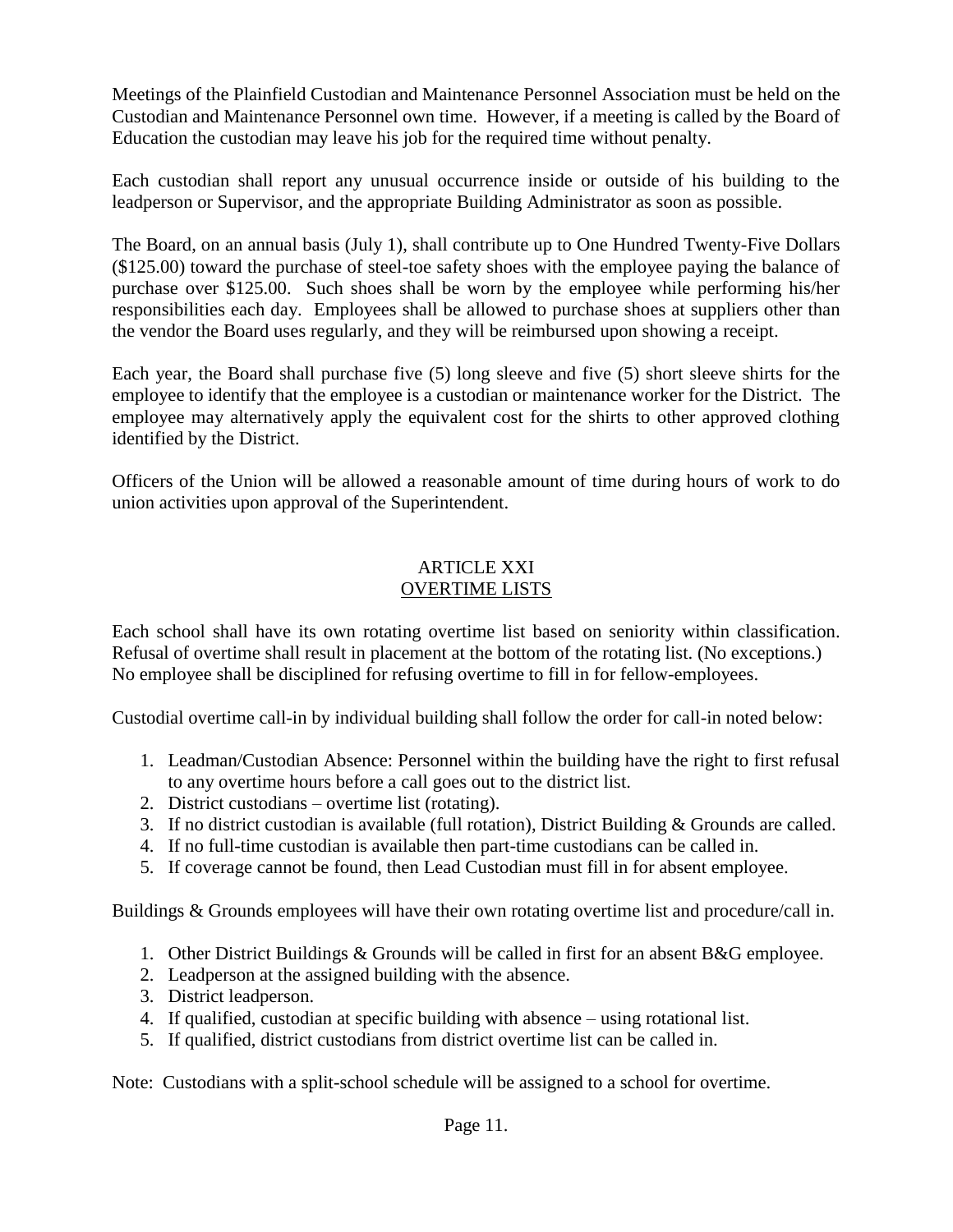Emergency Snow Removal:

- 1. District Buildings & Grounds employees and Leadpersons are required to report for all emergency and snow removal.
- 2. Custodians report to assigned building. Custodians may be assigned at the discretion of the leadpersons, or supervising administrator to a different location as needed.

Absences of up to 20 working days, to the extent the Board elects to fill in for the absent employee, will be offered to full time bargaining unit members on an overtime basis. If, after 20 work days, the employer may offer part-time custodians to work extended shifts or if the employer decides to hire a new bargaining unit employee, once the individual on the extended absence returns to work, the individual hired as a fill-in can be retained or released at the will of the Board.

Nothing herein shall prevent the Board from assigning a part-time employee to do work at a location that has an absent full-time employee.

# WAGE SCHEDULE 2018-2019 2019-2020 PT-Custodian \$15.00 \$15.00 Custodian 0 -12 months \$16.50 \$16.50 1 - 2 years \$19.00 \$19.00 2 - 3 years \$20.00 \$20.00 More than 3 years \$20.50 \$21.00 \*Lead Person \$24.00 \$24.50 Grounds/Maintenance/District Lead \$25.50 \$26.00

# ARTICLE XXII

\*The Lead Person position will be assigned by the Business Manager on an annual basis after staff evaluations are completed by the Supervisor and Building Administrator. A District Lead will be selected from school lead custodian applicants.

Custodian and Maintenance Personnel required during their workday to use their personal vehicles to perform their duties shall receive a mileage allowance per the current Board policy.

A shift differential of 35 cents per hour shall be paid for full time second shift custodians and 55 cents per hour for any full time custodians working the third shift (should a third shift position become available). Only full time custodians are eligible to receive a shift differential. A shift differential is only paid to a custodian for work actually performed during that shift and is not paid for any paid leave time, or work performed by that employee during any other time. A custodian assigned to substitute in the absence of a Leadperson who works in the capacity of a Leadperson for more than two (2) consecutive days shall receive Leadperson pay for the duration of the time served. The second shift differential will be deemed applicable to hours worked after 3:00 p.m. up until 11:00 p.m.; the third shift differential will be deemed applicable to those hours beginning 11:00 p.m. up until 6:00 a.m.